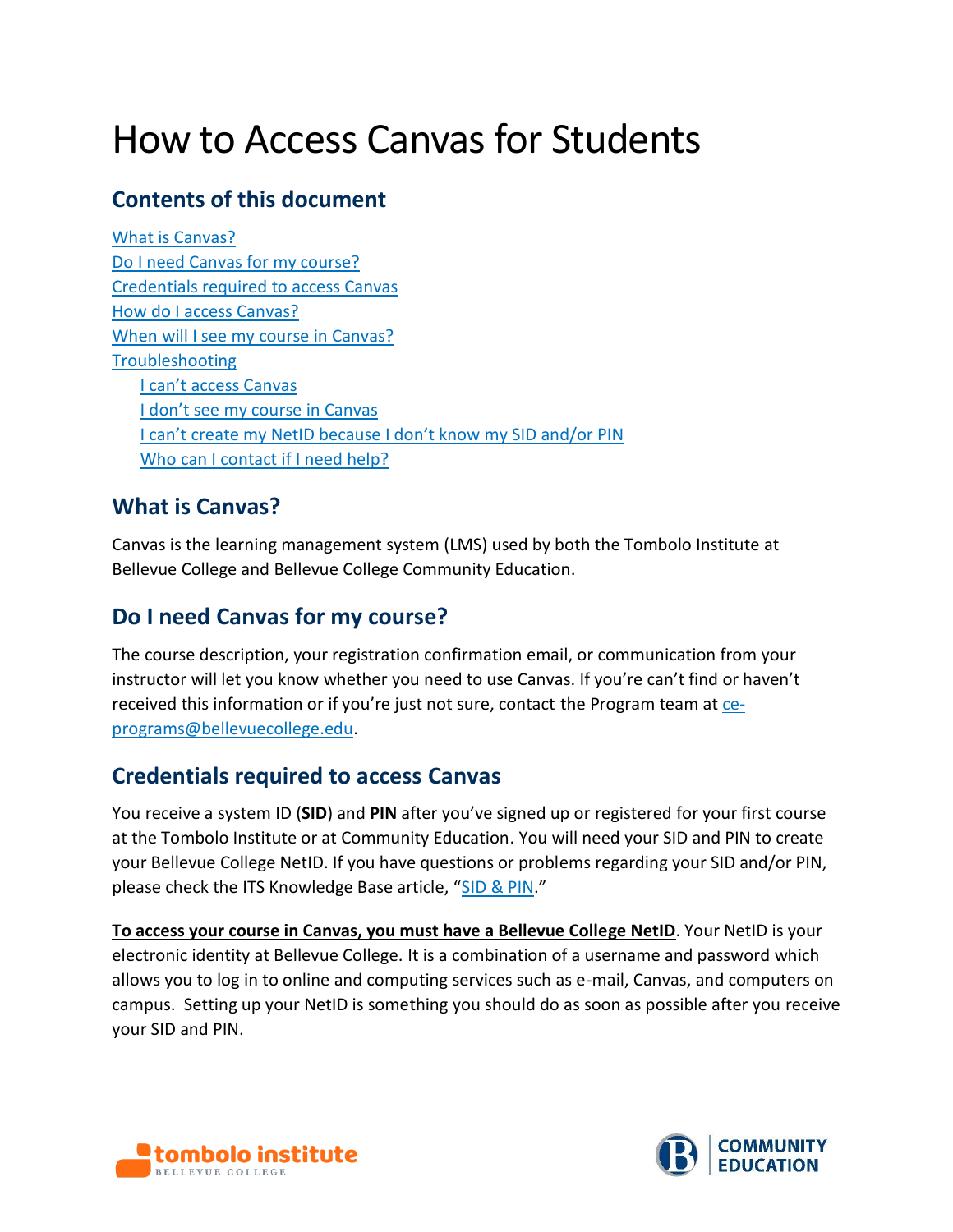To create your NetID, go to the [NetID Management](https://www2.bellevuecollege.edu/netid/) web page. For more information about managing your NetID, including username format and password requirements, see the ITS Knowledge Base article, "[Managing your NetID and Password](https://bellevuecollege.teamdynamix.com/TDClient/2044/Portal/KB/ArticleDet?ID=23240)."

It can take up to 48 hours for your NetID to integrate with your student profile and with Canvas.

## <span id="page-1-0"></span>**How do I access Canvas?**

There are two ways to access Canvas.

- 1. You can use the URL directly: <https://bc.instructure.com/> OR
- 2. On the Bellevue College website, a link to Canvas is located at the top right of the page.

| BELLEVUE COLLEGE | Register<br>Online Services |
|------------------|-----------------------------|
|                  | Sean                        |
|                  |                             |

## <span id="page-1-1"></span>**When will I see my course in Canvas?**

Your Canvas course will be available at midnight on the class start date. It is not available before that time.

# <span id="page-1-2"></span>**Troubleshooting**

## <span id="page-1-3"></span>**I can't access Canvas**

1. You registered late and don't yet have your credentials, your credentials haven't yet integrated with your student profile, or your registration data hasn't yet synced with Canvas.

*There is no way to speed up the process of generating credentials or the syncing process. Contact your instructor or the Program team for your course to ask if there are any options available to send you the course content or to help you catch up. Support for late starts may not be available for some courses.*

2. You haven't yet created your NetID.

*Please create your NetID as soon as possible after you receive your SID and PIN.* 

3. You created your NetID less than 48 hours ago.



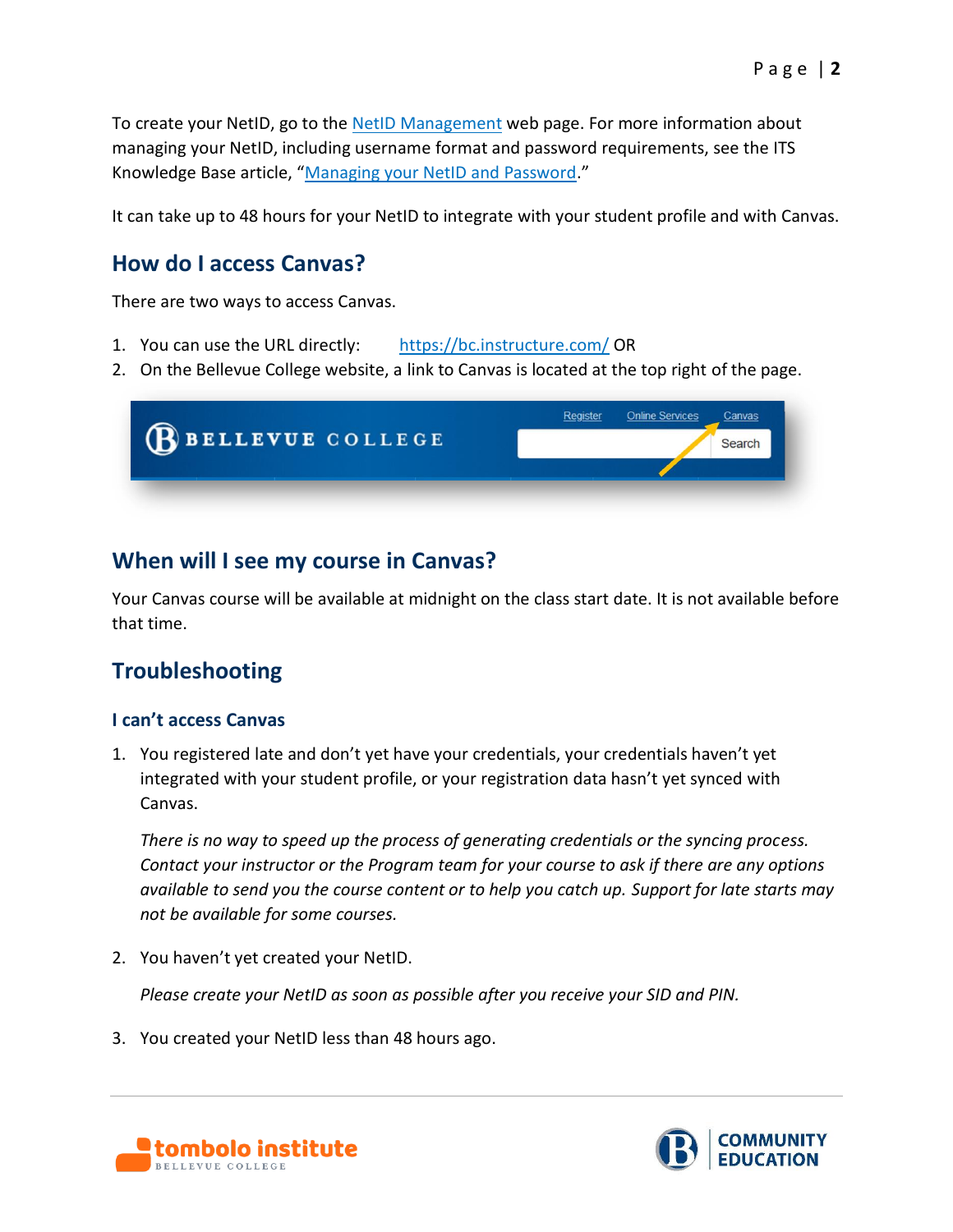*Please wait and check your access to Canvas later. It can take up to 48 hours after you create your NetID for your information to sync with Canvas.* 

4. You already have a NetID but still can't access Canvas.

*The password associated with your NetID expires every 120 days. You may need to reset your password. You can change your password at the [NetID Management](https://www2.bellevuecollege.edu/netid/) web page.*

*You can also use the NetID Management web page to change your password if you've simply forgotten it.*

5. You may be using the wrong URL or link.

*Use the URL:* [https://bc.instructure.com/.](https://bc.instructure.com/) *We suggest that you bookmark this URL or create a shortcut on your computer's desktop.*

## <span id="page-2-0"></span>**I don't see my course in Canvas**

1. Your course will be available at midnight on the start date.

*If you check for your course in Canvas before that time, you won't see the course in your Canvas Dashboard.* 

*If you use the Courses link in the Canvas left navigation menu to view all your courses, you'll see the course in the Future Enrollments area. The Future Enrollments area simply lists your registered courses that have not yet started. It does not link to these courses. On the start date, your course will automatically move from the Future Enrollments area to your active courses.*

2. You already have your NetID but registered late for the course.

*There is no way to speed up the process of syncing your registration record with Canvas. Contact your instructor or the Program team for your course to ask if there are any options available to send you the course content or to help you catch up. Support for late starts may not be available for some courses.*

3. If you're checking your course on the start date and don't see it, it's possible that the course has not been published.

*Notify your instructor that you're not seeing the course even though the class has already started.* 

## <span id="page-2-1"></span>**I can't create my NetID because I don't know my SID and/or PIN**

• [What is my Student ID \(SID\)?](https://www.ctc.edu/~bellevue/student/waci240.html)



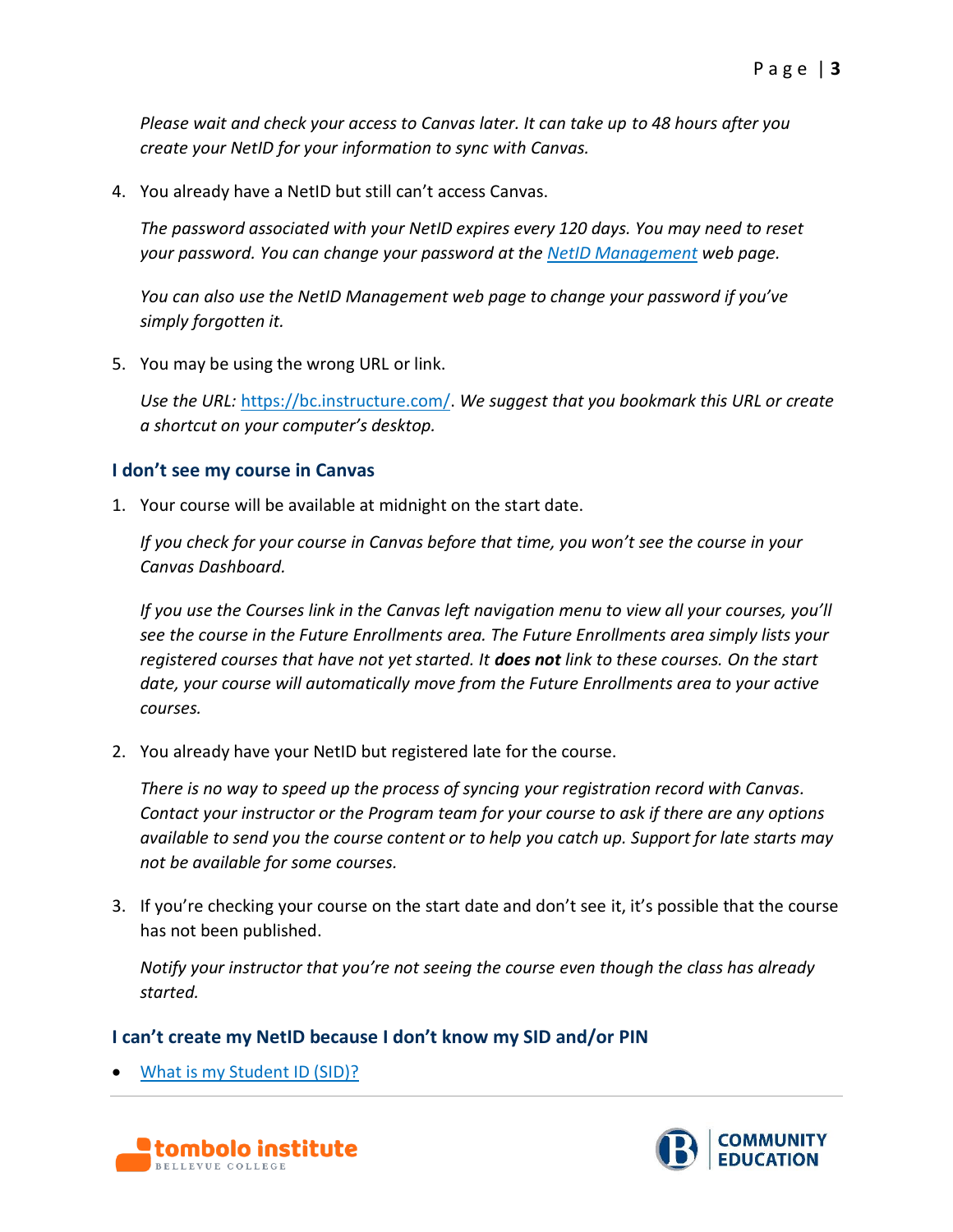- [What is my PIN?](http://www.bellevuecollege.edu/registration/faq/#what-is-my-pin)
- [Change PIN](https://www.ctc.edu/~bellevue/student/waci008.html)
- [Request](http://www.bellevuecollege.edu/services/pin-reset-form/) PIN reset

## <span id="page-3-0"></span>**Who can I contact if I need help?**

When contacting support resources, please provide:

- 1. The name you used to register for the class.
- 2. The name of your course and the course ID if you know it.
- 3. A detailed description of your problem.
- For questions regarding course content, contact your instructor.
- For questions regarding registration, contact [conted@bellevuecollege.edu.](mailto:conted@bellevuecollege.edu)
- For questions about the course, contact the responsible Program team at [ce](mailto:ce-programs@bellevuecollege.edu)[programs@bellevuecollege.edu.](mailto:ce-programs@bellevuecollege.edu)
- For questions about Canvas, contact [contedlms@bellevuecollege.edu.](mailto:contedlms@bellevuecollege.edu)